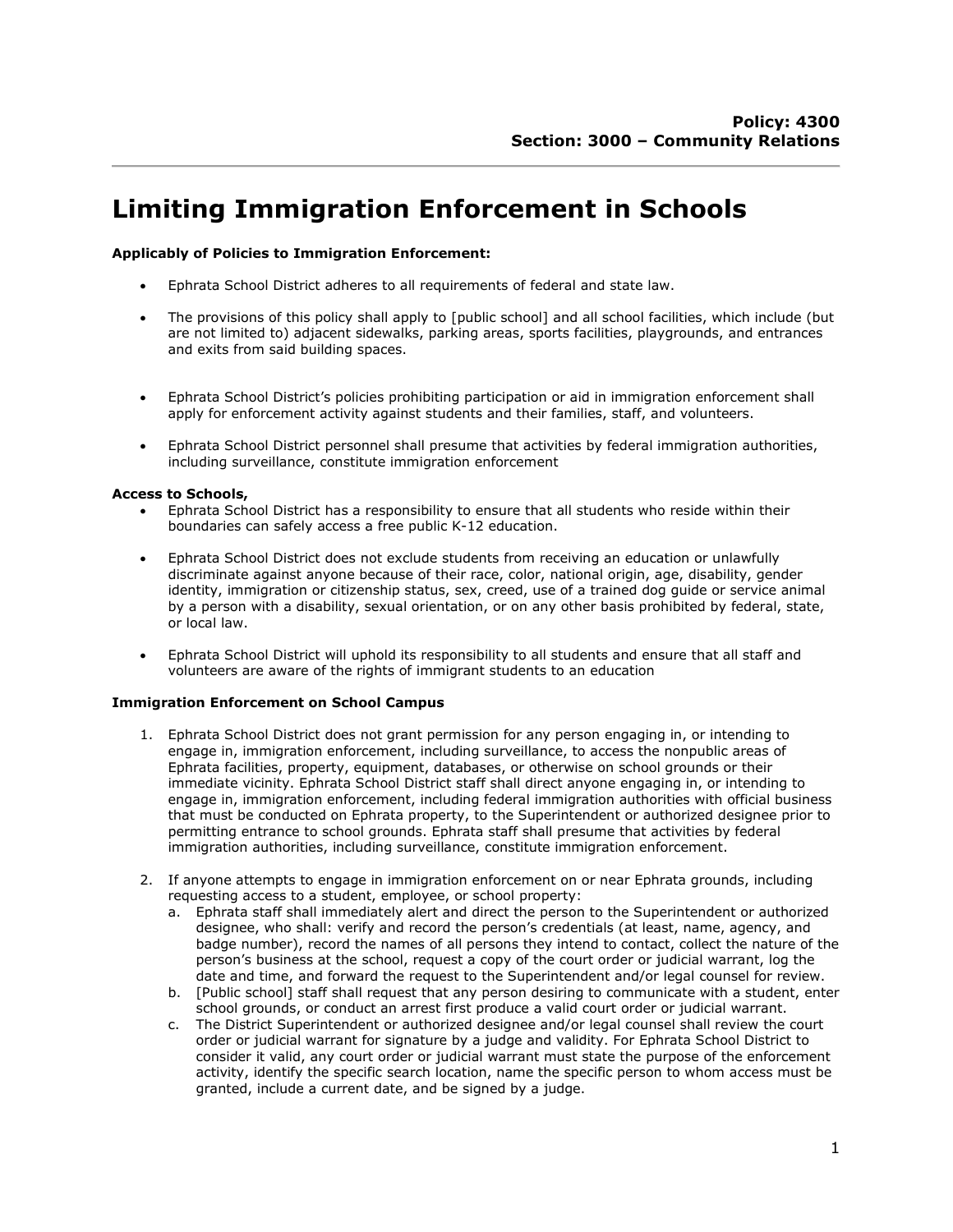- d. The District Superintendent or authorized designee and/or legal counsel shall review written authority signed by an appropriate level director of an officer's agency that permits them to enter Ephrata School District property, for a specific purpose. If no written authority exists, the District Superintendent or authorized designee and/or legal counsel shall contact the appropriate level director for the officer's agency to confirm permission has been granted to enter Ephrata School District property for the specific purpose identified.
- e. Upon receipt and examination of the required information, the District Superintendent or authorized designee and/or legal counsel will determine whether Ephrata shall allow access to contact or question the identified individual and will communicate that decision to the Superintendent or authorized designee.
- f. The District Superintendent or authorized designee and/or legal counsel shall make a reasonable effort, to the extent allowed by the Family Educational Rights and Privacy Act (FERPA), to notify the parent/guardian of any immigration enforcement concerning their student, including contact or interview.
- g. The District Superintendent and/or legal counsel or authorized designee shall request the presence of an Ephrata School District representative to be present during any interview. Ephrata School District shall not permit access to information, records, or areas beyond that specified in the court order, judicial warrant, or other legal requirement.

## Gathering Immigration Related Information

- 1. Ephrata School District staff may review, but shall not inquire about, request, or collect any information about the immigration or citizenship status or place of birth of any person. [Public school] staff shall not seek or require, to the exclusion of other sufficient and permissible information, information regarding a student's or his/her parent or guardian's citizenship or immigration status.
- 2. Ephrata School District policies and procedures for gathering and handling student information during enrollment or other relevant periods shall be delineated in writing and made available to students and their parent or guardian(s) at least once per school year in a manner for households with individuals that have limited English proficiency (LEP) to understand.
- 3. If Ephrata School District is required to collect information related to a student's national origin (e.g., information regarding a student's birthplace, or date of first enrollment in a U.S. school) to satisfy certain federal reporting requirements for special programs, Ephrata School District staff shall:
	- a. If feasible, consult with legal counsel to seek alternative, including alternatives to the specific program or documents accepted as adequate proof for the program;
	- b. Explain to the student and student's parent(s) and/or guardian(s), in their requested language, the reporting requirements, including possible immigration enforcement impact;
	- c. Provide notice to the student's parent(s) and/or guardian(s); and
	- d. Mitigate deterring school enrollment of immigrants or their children by collecting this information separately from the school enrollment process.

The District Superintendent and/or legal counsel or authorized designee shall request the presence of a Ephrata School District representative to be present during any interview. Ephrata School District shall not permit access to information, records, or areas beyond that specified in the court order, judicial warrant, or other legal requirement

#### Responding to Requests for Information

- 1. Ephrata School District staff shall not share, provide, or disclose personal information about any person for immigration enforcement purposes without a court order or judicial warrant requiring the information's disclosure or approval by the Superintendent or authorized designee. Requests by federal immigration authorities shall be presumed to be for immigration enforcement purposes.
- 2. Ephrata School District staff shall immediately report receipt of any information request relating to immigration enforcement to [school principal or authorized designee] who shall document the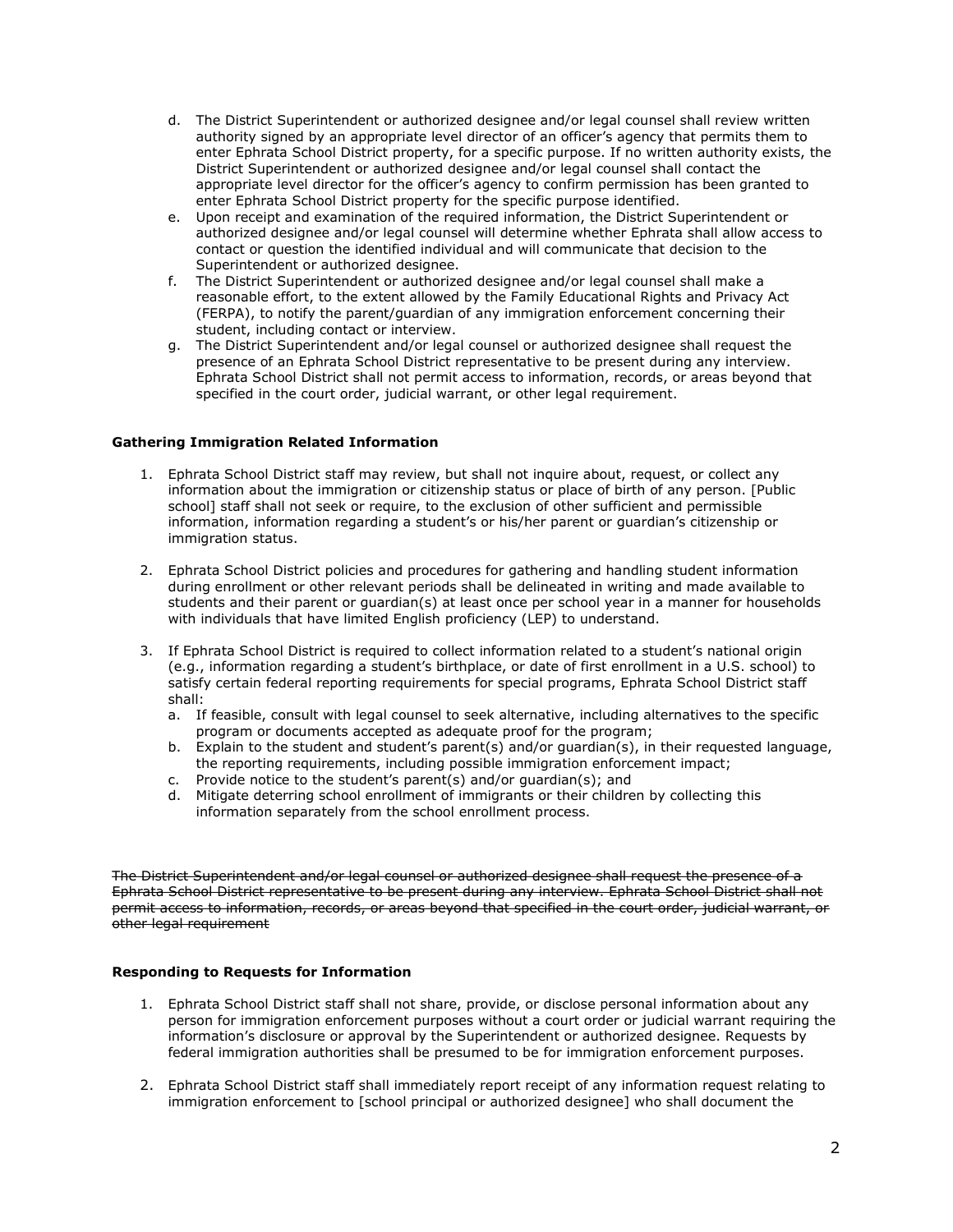request and refer the request to the Superintendent and/or legal counsel or authorized designee. The [Superintendent and/or legal counsel or authorized designee] shall review the request to ensure compliance with FERPA, KWW, the Public Records Act (PRA), and other relevant federal and state laws. This review shall be conducted expeditiously, but before any production of information is granted to the requesting party.

4. Ephrata School District shall, to the extent allowed by FERPA, notify an affected student's parent(s) and/or guardian(s) immediately of any request for information relating to immigration enforcement unless advised otherwise by Ephrata School District's legal counsel.

### Use of School Resources

3.

- 1. Ephrata School District resources shall not be used for immigration enforcement.
- 2. Ephrata School District's resources and policies regarding immigration enforcement shall be published and distributed to parent(s) and/or guardian(s) on an annual basis. These resources shall include, at minimum:
	- a. The right of immigrant students to receive an education, including accommodations for limited English proficiency and special education programs;
	- b. General information policies including the types of records maintained by the Ephrata School District and a list of the circumstances or conditions under which the Ephrata School District might release student information to third parties, including limitations under FERPA and other relevant law;
	- c. Policies regarding the retention and destruction of personal information;
	- d. The process of establishing notice and/or consent from parent(s) and/or guardian(s), as permitted under federal and state law, prior to releasing a student's personal information for immigration enforcement purposes;
	- e. Name and contact information for [public school district and/or public school]'s designated point of contact on immigration related matters; and
	- f. "Know Your Rights" resources and emergency preparedness forms to have completed in the event of a family separation.

Legal References: RCW 43.10.310 – Immigration enforcement model policies;

Management Resources: 2020 – December Issue

2020 – August Issue